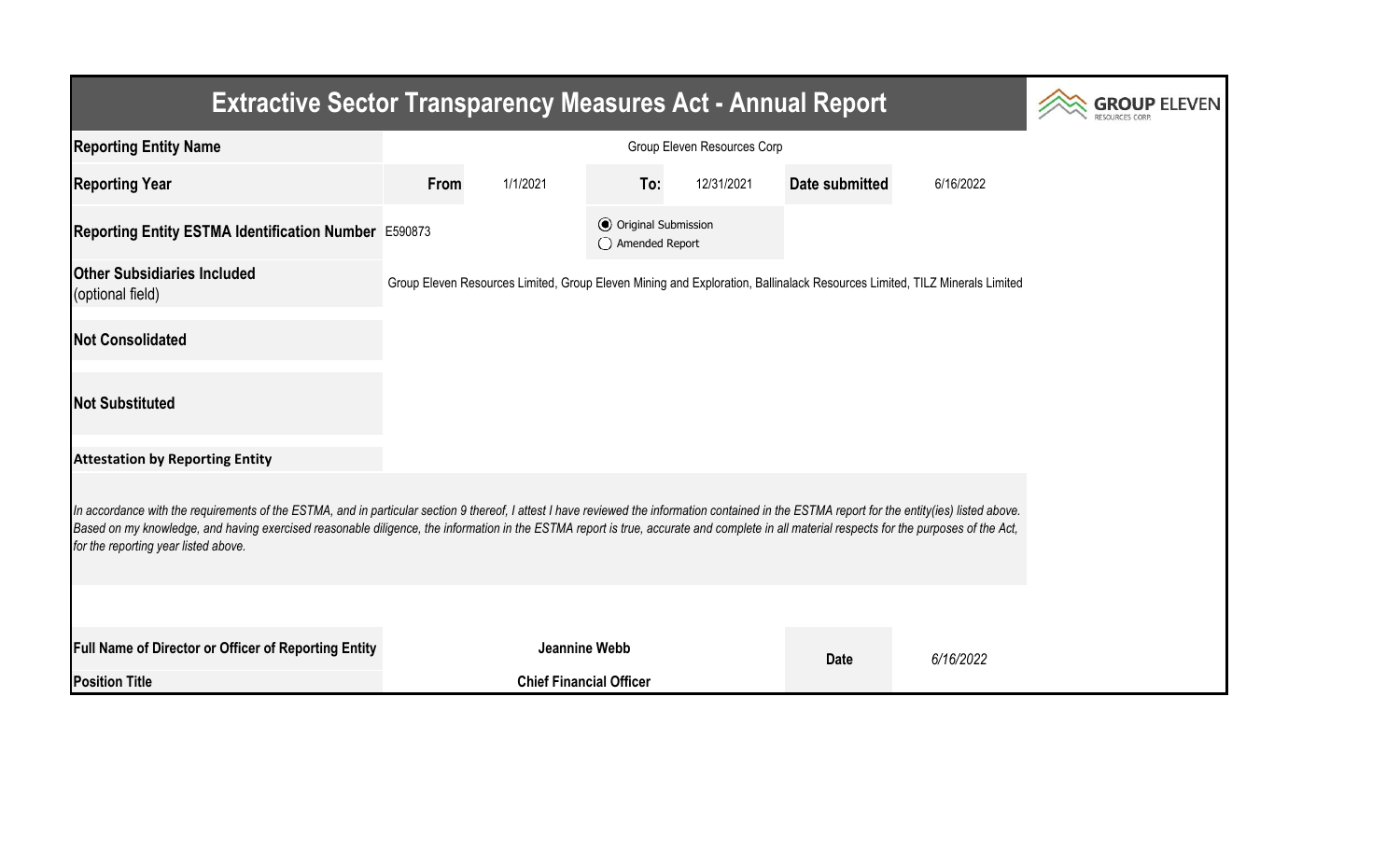| <b>Extractive Sector Transparency Measures Act - Annual Report</b>                                                                                                               |                                                                                                                                                                                                                                |                                                                                                                  |                                               |                  |      |                                   |                |                  |                                               |                                      |                                         |  |
|----------------------------------------------------------------------------------------------------------------------------------------------------------------------------------|--------------------------------------------------------------------------------------------------------------------------------------------------------------------------------------------------------------------------------|------------------------------------------------------------------------------------------------------------------|-----------------------------------------------|------------------|------|-----------------------------------|----------------|------------------|-----------------------------------------------|--------------------------------------|-----------------------------------------|--|
| <b>Reporting Year</b><br><b>Reporting Entity Name</b><br><b>Reporting Entity ESTMA</b><br><b>Identification Number</b><br><b>Subsidiary Reporting Entities (if</b><br>necessary) | From:                                                                                                                                                                                                                          | 1/1/2021                                                                                                         | To:<br>Group Eleven Resources Corp<br>E590873 | 12/31/2021       |      | <b>Currency of the Report CAD</b> |                |                  |                                               |                                      |                                         |  |
| <b>Payments by Payee</b>                                                                                                                                                         |                                                                                                                                                                                                                                |                                                                                                                  |                                               |                  |      |                                   |                |                  |                                               |                                      |                                         |  |
| Country                                                                                                                                                                          | Payee Name <sup>1</sup>                                                                                                                                                                                                        | Departments, Agency, etc<br>within Payee that Received<br>Payments <sup>2</sup>                                  | <b>Taxes</b>                                  | <b>Royalties</b> | Fees | <b>Production Entitlements</b>    | <b>Bonuses</b> | <b>Dividends</b> | Infrastructure<br><b>Improvement Payments</b> | <b>Total Amount paid to</b><br>Payee | Notes <sup>34</sup>                     |  |
| Ireland                                                                                                                                                                          | Government of Ireland                                                                                                                                                                                                          | Department of Communications,<br><b>Energy and Natural Resources -</b><br><b>Exploration and Mining Division</b> |                                               |                  |      | 66,726                            |                |                  |                                               |                                      | 66,726 Converted from Euro - Land Claim |  |
| <b>Additional Notes:</b>                                                                                                                                                         | Amounts are presented in Canadian dollars; However, these amounts were paid in Euro's and translated to Canadian Dollars. For information purposes the average exchange rate of these transactions was 1.48 which is the numbe |                                                                                                                  |                                               |                  |      |                                   |                |                  |                                               |                                      |                                         |  |